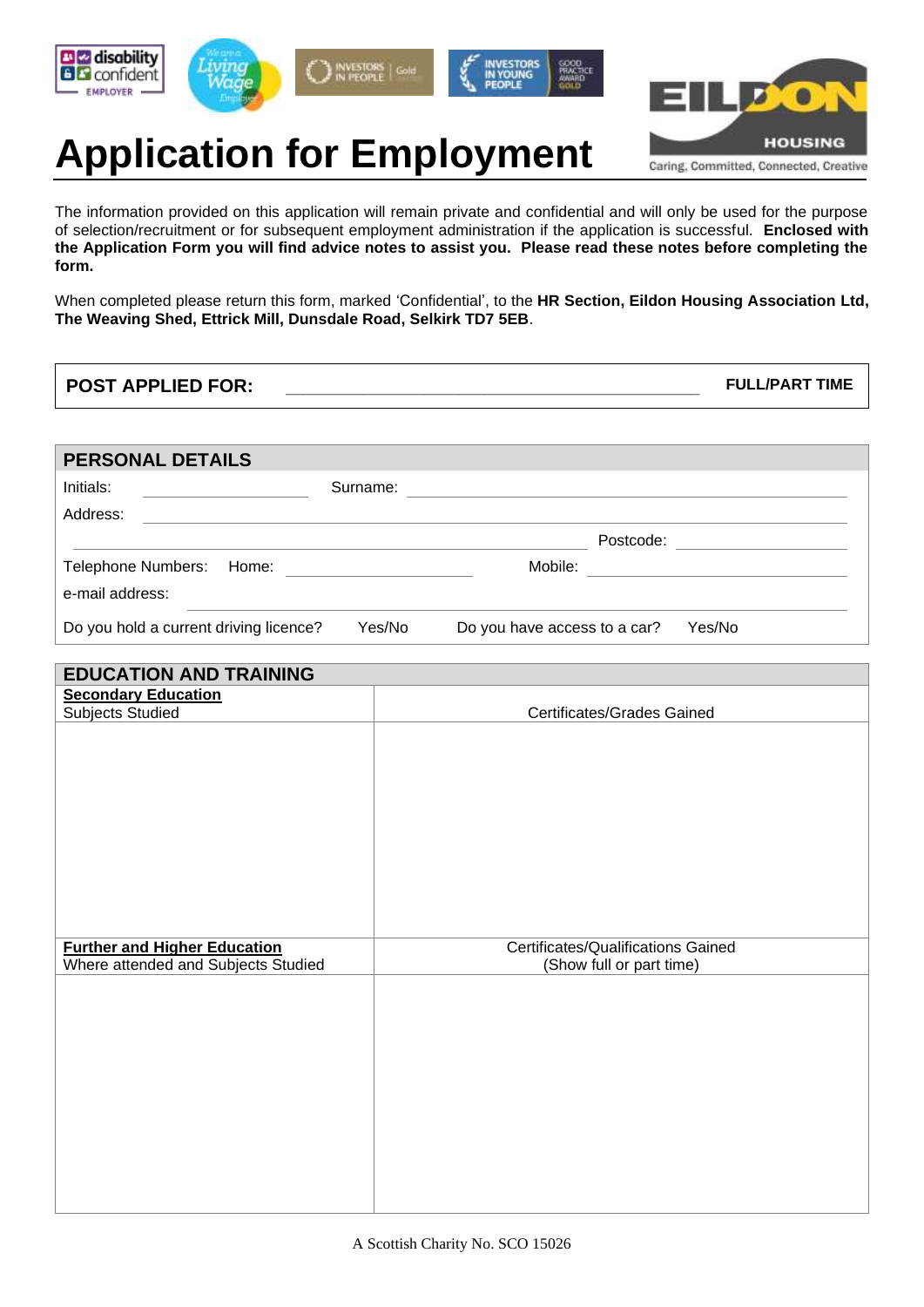| Other Training relevant to this application |                     | Duration/ |
|---------------------------------------------|---------------------|-----------|
| Name of Course                              | Provided by         | Date      |
|                                             |                     |           |
|                                             |                     |           |
|                                             |                     |           |
|                                             |                     |           |
|                                             |                     |           |
|                                             |                     |           |
|                                             |                     |           |
|                                             |                     |           |
|                                             |                     |           |
|                                             |                     |           |
|                                             |                     |           |
|                                             |                     |           |
|                                             |                     |           |
|                                             |                     |           |
|                                             |                     |           |
|                                             |                     |           |
| <b>Professional Qualification(s)</b>        |                     | Date      |
| Name of Professional Body                   | Grade of Membership | Obtained  |
|                                             |                     |           |
|                                             |                     |           |
|                                             |                     |           |
|                                             |                     |           |
|                                             |                     |           |
|                                             |                     |           |
|                                             |                     |           |
|                                             |                     |           |

| <b>EMPLOYMENT RECORD</b> |                                                                                                     |                       |
|--------------------------|-----------------------------------------------------------------------------------------------------|-----------------------|
|                          |                                                                                                     |                       |
|                          |                                                                                                     |                       |
|                          |                                                                                                     | <b>Full/Part Time</b> |
|                          |                                                                                                     |                       |
| (if applicable)          | Salary Scale: __________ to _____________ Present Salary: _____________ Notice Period: ____________ |                       |
|                          |                                                                                                     |                       |
|                          |                                                                                                     |                       |
|                          | ,我们也不会有什么。""我们的人,我们也不会有什么?""我们的人,我们也不会有什么?""我们的人,我们也不会有什么?""我们的人,我们也不会有什么?""我们的人                    |                       |
|                          |                                                                                                     |                       |
|                          |                                                                                                     |                       |
|                          |                                                                                                     |                       |
|                          |                                                                                                     |                       |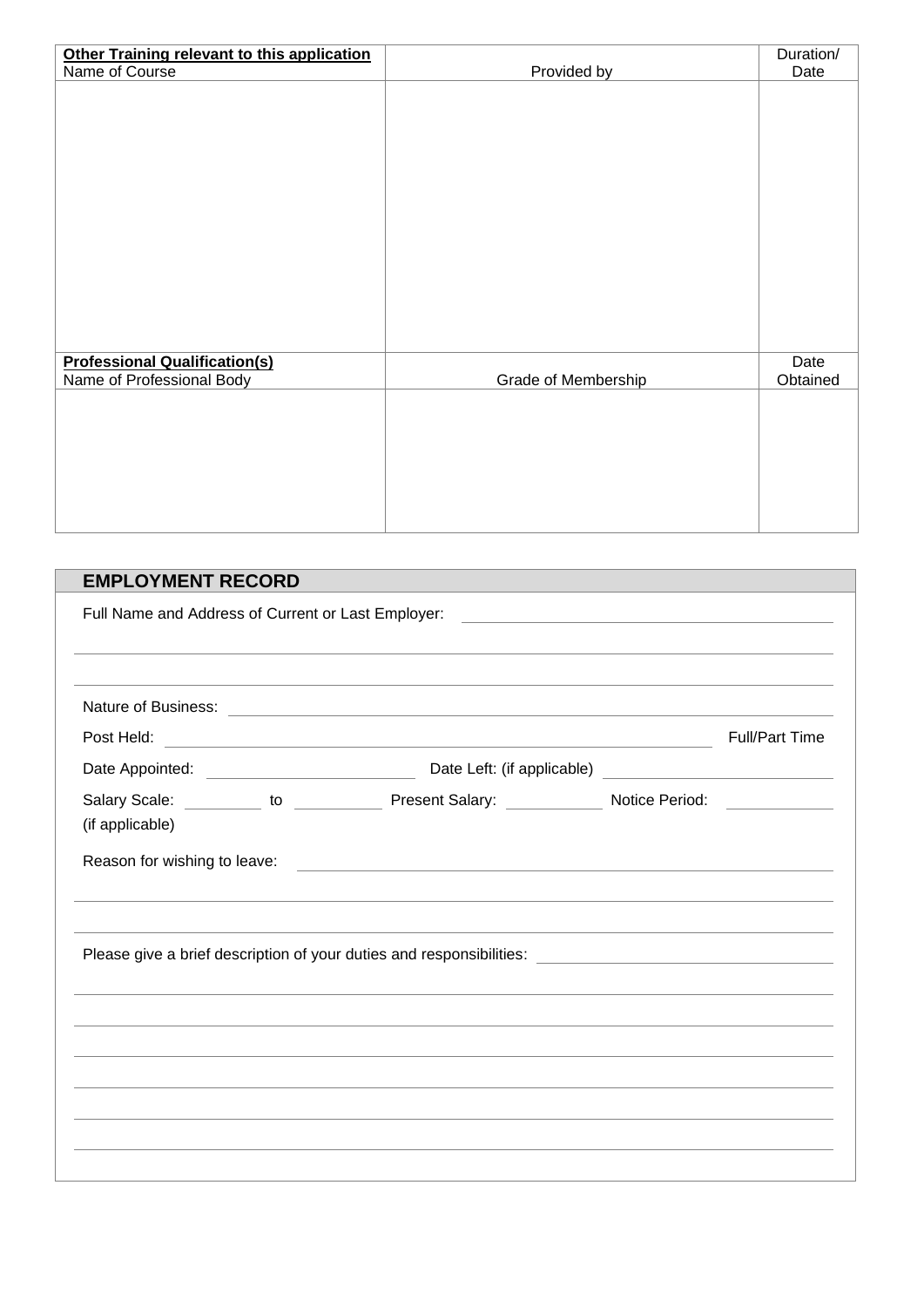| <b>Previous Employment</b><br>Name and Address of |      | Dates | Post Title and Brief   | Reason for Leaving |  |
|---------------------------------------------------|------|-------|------------------------|--------------------|--|
| Employer and Nature of<br><b>Business</b>         | From | To    | Details of Main Duties |                    |  |
|                                                   |      |       |                        |                    |  |
|                                                   |      |       |                        |                    |  |
|                                                   |      |       |                        |                    |  |
|                                                   |      |       |                        |                    |  |
|                                                   |      |       |                        |                    |  |
|                                                   |      |       |                        |                    |  |
|                                                   |      |       |                        |                    |  |
|                                                   |      |       |                        |                    |  |
|                                                   |      |       |                        |                    |  |
|                                                   |      |       |                        |                    |  |
|                                                   |      |       |                        |                    |  |
|                                                   |      |       |                        |                    |  |
|                                                   |      |       |                        |                    |  |
|                                                   |      |       |                        |                    |  |
|                                                   |      |       |                        |                    |  |
|                                                   |      |       |                        |                    |  |
|                                                   |      |       |                        |                    |  |
|                                                   |      |       |                        |                    |  |

### **SUPPLEMENTARY INFORMATION**

Please indicate how you meet the person specification for this post, outline the contribution you would seek to make if appointed and supply any other details relevant to your application (continue on a separate sheet if required).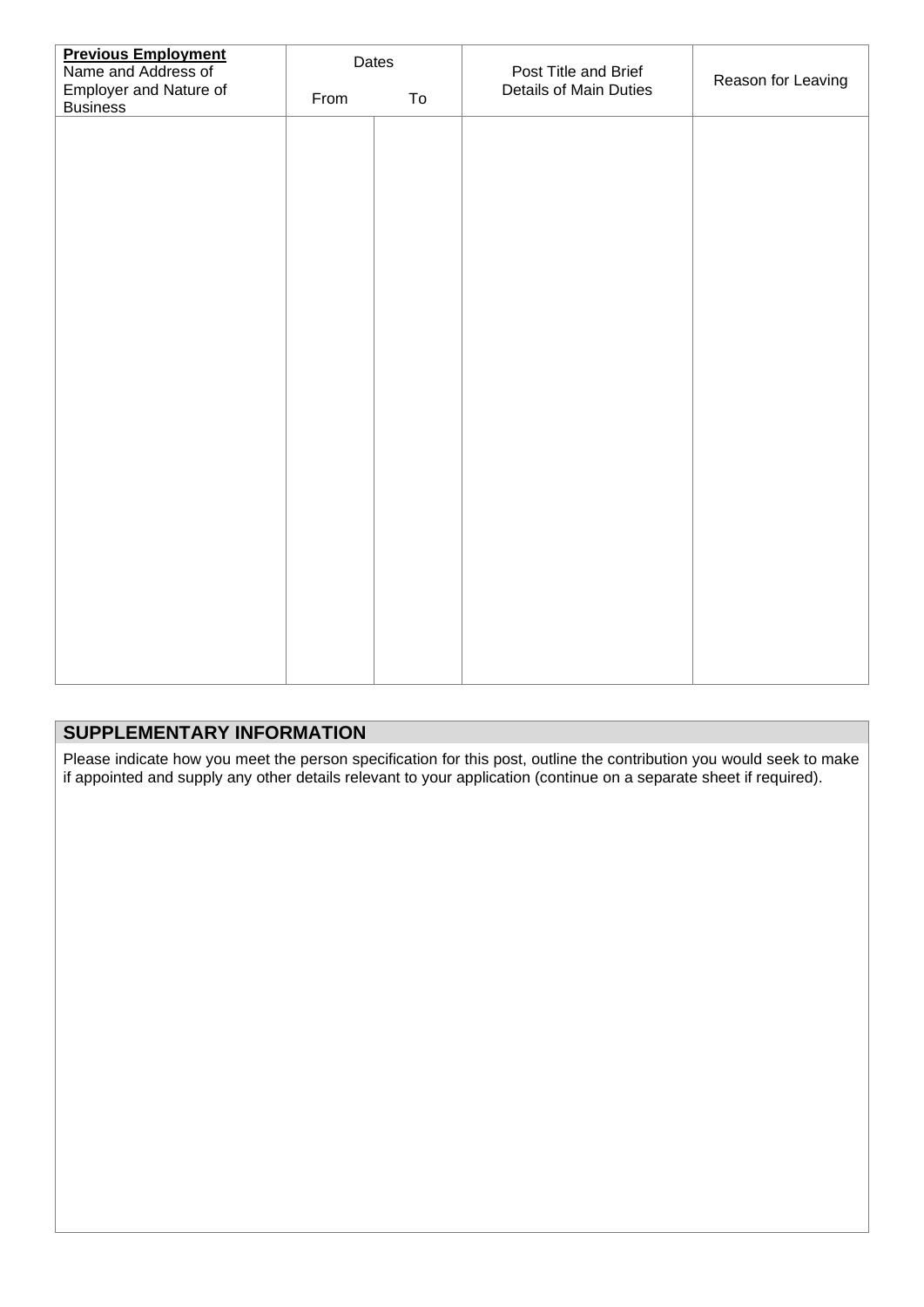#### **REFERENCES**

Please supply full contact details of two referees whom we may approach, one of whom should be your present employer and the other a previous employer. If you are a school leaver or unemployed please give details of two people who have direct knowledge of your skills and abilities. References will only be taken up if you are offered a post.

| Name                                                                                     | Name                                                                |  |  |
|------------------------------------------------------------------------------------------|---------------------------------------------------------------------|--|--|
|                                                                                          |                                                                     |  |  |
| Job Title                                                                                | Job Title                                                           |  |  |
| <u> 1980 - Andrea Andrew Maria (h. 1980).</u>                                            | <u> 1980 - Johann Stein, mars an deus Amerikaansk kommunister (</u> |  |  |
| Organisation                                                                             | Organisation                                                        |  |  |
| <u> 1989 - Andrea Andrew Maria (h. 1989).</u>                                            | <u> 1989 - Andrea Andrew Maria (h. 1989).</u>                       |  |  |
| Address                                                                                  | Address                                                             |  |  |
| <u> Alexandria de la contrada de la contrada de la contrada de la contrada de la con</u> | <u> 1980 - Andrea Station, amerikansk politik (d. 1980)</u>         |  |  |
|                                                                                          |                                                                     |  |  |
|                                                                                          |                                                                     |  |  |
| Postcode                                                                                 | Postcode                                                            |  |  |
| Telephone No.                                                                            | Telephone No.                                                       |  |  |
| <u> 1989 - Johann Barn, mars ann an t-Amhair ann an t-A</u>                              | <u> 1980 - Andrea State Barbara, amerikan per</u>                   |  |  |
| e-mail Address                                                                           | e-mail Address                                                      |  |  |
| Permission to contact                                                                    | Permission to contact                                               |  |  |
| No                                                                                       | Yes                                                                 |  |  |
| Yes                                                                                      | No                                                                  |  |  |

#### **GENERAL INFORMATION**

| Are you related to a current or previous member of the Association's Staff or Board Member? Yes/No |  |  |  |  |
|----------------------------------------------------------------------------------------------------|--|--|--|--|
|                                                                                                    |  |  |  |  |

If yes, please give details

Are you currently eligible for employment in the UK? Yes/No

| National Insurance Number: |
|----------------------------|
|----------------------------|

#### **REHABILITATION OF OFFENDERS ACT 1974**

If you have previously been convicted of any offences, please give details, unless the conviction can be regarded as 'spent' in terms of the Rehabilitation of Offenders Act 1974.

You will be advised if you are required to provide a satisfactory Disclosure Certificate or be a member of the Protecting Vulnerable Groups Scheme (PVG).

### **DECLARATION**

NB. You only need to sign with your initial and surname

I declare that to the best of my knowledge and belief all particulars I have given in this application are complete and true. I understand that any false or misleading statement or any significant omission may disqualify me from employment and render me liable to dismissal.

Applicants Signature **Date: Date: Date: Date: Date: Date: Date: Date: Date: Date: Date: Date: Date: Date: Date: Date: Date: Date: Date: Date: Date: Date: Date: Date: Date:**

| Would you please indicate where you first saw or heard about this post: |                            |                                              |  |                      |  |
|-------------------------------------------------------------------------|----------------------------|----------------------------------------------|--|----------------------|--|
| Internal Advert □                                                       | Jobcentre Plus $\Box$      | Eildon Website $\square$ SFHA News $\square$ |  | Word of mouth $\Box$ |  |
| Newspaper $\square$                                                     | Please indicate which one: |                                              |  |                      |  |
| on-line job site $\Box$                                                 | Please indicate which one: |                                              |  |                      |  |
| Other $\Box$                                                            | Please indicate where:     |                                              |  |                      |  |
|                                                                         |                            |                                              |  |                      |  |

Eildon Housing Association (A Scottish Charity No. SCO 15026) is committed to the provision of Equalities in employment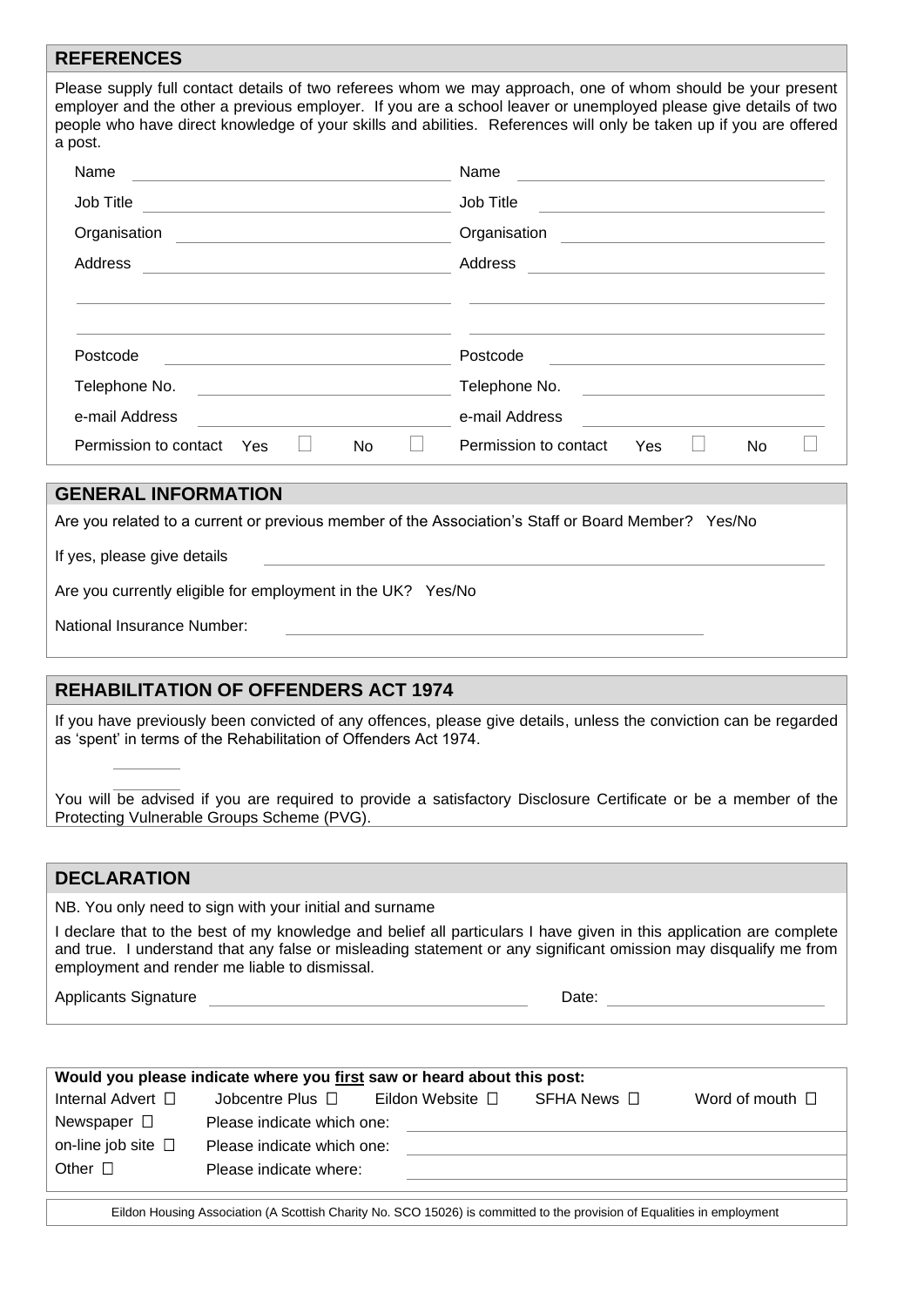## **How to Complete your Application Form**



Caring, Committed, Connected, Creative

The application form has been designed to ensure that we do not ask for any unnecessary information which may suggest discrimination.

Please complete the form as fully and as clearly as you can using black ink to assist in photocopying. If you need additional space for any section, continue on a separate A4 sheet. Please ensure that any such sheets are clearly marked with the section to which they refer and your initials and surname.

#### **Personal Details**

Please note that only your surname is required in full. Give only the initials of your first names. This ensures that staff dealing with applications are not aware of the gender of applicants.

#### **Education and Training**

Please give us enough details to assess your attainments in relation to the post for which you are applying. We may wish to see any certificates or qualifications you hold. We will ask you to bring them if you are invited to attend for interview.

#### **Employment Record**

This section asks about your work experience. Please give as much detail as you feel gives us an accurate picture, both about the type of work you are/were doing and the responsibilities you have had. Please start with the most recent, supplying exact dates where possible. Continue on a separate sheet if necessary.

#### **Supplementary Information**

Please indicate how you meet the person specification for this post, outline the contribution you would seek to make if appointed and supply any other details relevant to your application (continue on a separate sheet if required).

#### **References**

References will only be taken up if you are offered a post. Please indicate if you do not wish your referee(s) to be contacted without your consent. No offer of employment will be confirmed by the Association until satisfactory references have been received.

#### **General Information**

You are asked to tell us if you are related to a current or previous member of the Association's staff or a Board Member. In accordance with the Association's Professional Code of Conduct we must ensure that no conflict arises, or could reasonably be perceived to arise, between staff and their personal interests, financial or otherwise.

If appointed you must declare, and manage openly and appropriately, any actual or potential interests or conflicts. Where you have a personal, business or financial interest in any matter that is relevant to our activities or is being considered (or is likely to be considered), or you know that someone to whom you are closely connected has such an interest, you will be asked to declare it.

You are asked to tell us if you are currently eligible for employment in the UK. This is so that we can ensure compliance with the Immigration, Asylum and Nationality Act 2006 which requires organisations to ensure individuals to whom they are offering employment have permission to work in the UK e.g. they hold a British passport/birth certificate/work permit etc. If appointed you will be required to produce such evidence.

#### **Rehabilitation of Offenders Act 1974**

The Rehabilitation of Offenders Act 1974 (Exceptions) Order 1975 provides that the Act does not apply to certain professions and types of employment. If this is the case for the post for which you are applying a 'Rehabilitation of Offenders Act Excepted Post Form' will be enclosed which you should complete and return with your application.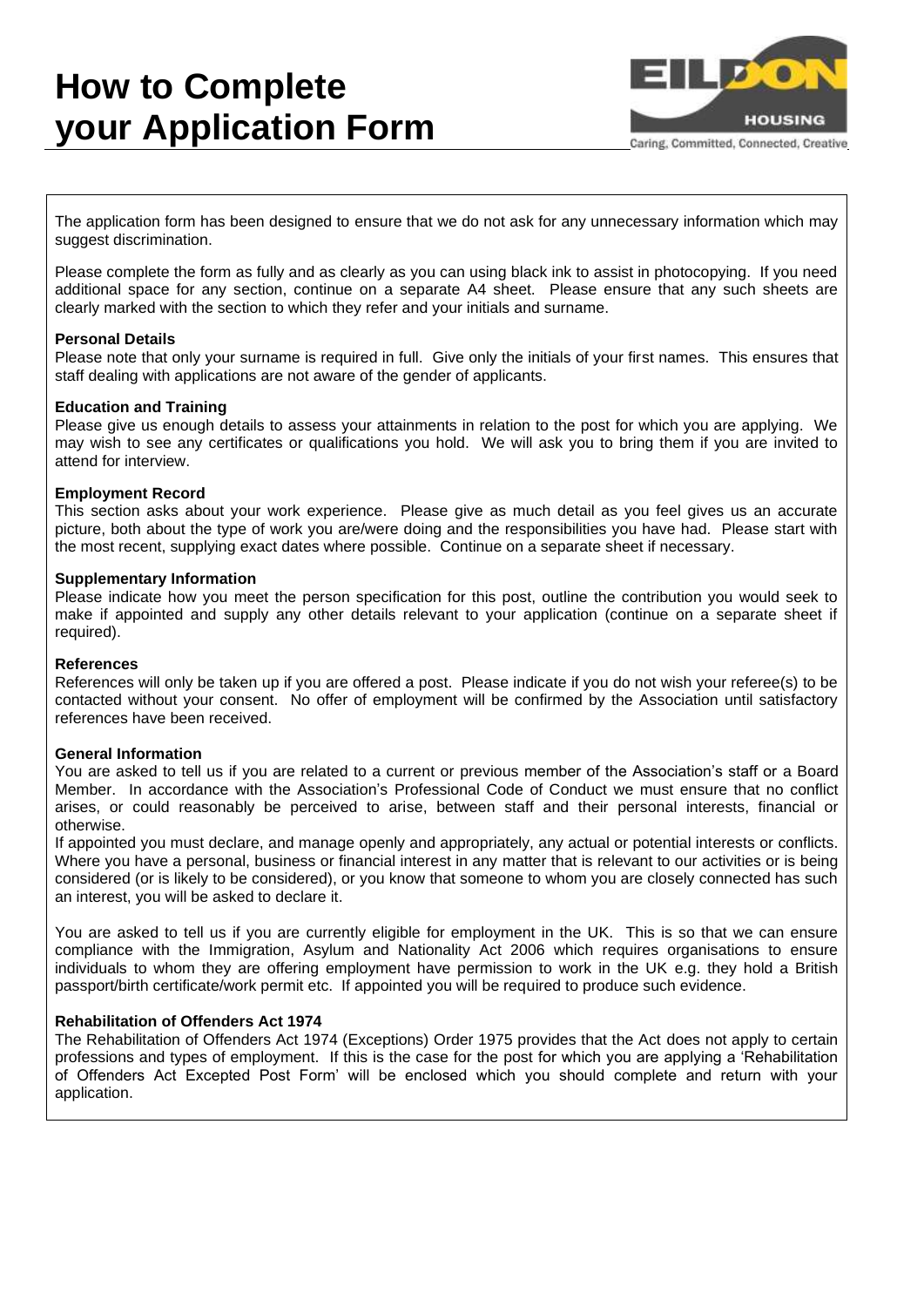## **Equalities Monitoring Form**

**HOUSING** Caring, Committed, Connected, Creative

Full Name:  $\Box$  Title: Mr, Mrs, Ms Other  $\Box$ 

Post Applied for: \_\_\_\_\_\_\_\_\_\_\_\_\_\_\_\_\_\_\_\_\_\_\_\_\_\_\_\_\_\_\_\_\_\_\_\_\_\_\_ Location: \_\_\_\_\_\_\_\_\_\_\_\_\_\_\_\_\_\_\_\_\_\_\_\_\_\_\_\_

The Association's Equalities Policy aims to ensure that individuals are not discriminated against on the ground of gender, disability, race, colour, nationality, ethnic origin, religion, age, sexual orientation or any other ground that cannot be justified. In order to monitor the effectiveness of the policy, all job applicants are asked to complete this form. The information in sections 1, 2, 4, 5 and 6 will not be made available to the selection panel and will be used for monitoring purposes only. Statistical and anonymous reports are produced for monitoring purposes from the information contained in this document. This document is then destroyed.

Please complete all sections by placing a tick (√) in the box applying to you or by providing information where appropriate. Please return this form with your application form.

| <b>SECTION 1 – GENDER</b><br>Female<br>Male                                                                                                                                                                                                                                                                                                                                                                                                                                                                                                                                                                                                                                                                                                                                                                                                                                          | <b>SECTION 2 - AGE</b><br>Years: __________                                                                                                                                                                               |  |  |  |
|--------------------------------------------------------------------------------------------------------------------------------------------------------------------------------------------------------------------------------------------------------------------------------------------------------------------------------------------------------------------------------------------------------------------------------------------------------------------------------------------------------------------------------------------------------------------------------------------------------------------------------------------------------------------------------------------------------------------------------------------------------------------------------------------------------------------------------------------------------------------------------------|---------------------------------------------------------------------------------------------------------------------------------------------------------------------------------------------------------------------------|--|--|--|
| <b>SECTION 3 - DISABILITY</b><br>The Equality Act 2010 makes employers, companies and service providers legally liable for discrimination against disabled people.<br>Under this Act you are regarded as having a disability if you have a long term physical or mental impairment which affects your ability<br>to carry out normal day to day activities. Long term is defined as lasting 12 months or more.<br><b>Diz</b> disability<br>Please tick the appropriate box:<br><b>6 B</b> confident<br><b>Disabled</b><br><b>Not Disabled</b><br>The Association is a Disability Confident Employer and welcomes applications from people with<br>disabilities. All applicants with disabilities will be guaranteed an interview if they meet the minimum<br>criteria for the post.<br>If you have ticked Disabled, do you have any special requirements if attending for interview? |                                                                                                                                                                                                                           |  |  |  |
| <b>SECTION 4 - ETHNIC GROUP</b><br>having regard to their ethnic or cultural background.<br>White<br><b>Black</b><br>Caribbean<br>Scottish<br><b>Irish</b><br>African<br><b>Other British</b><br>Any Other<br>Any Other                                                                                                                                                                                                                                                                                                                                                                                                                                                                                                                                                                                                                                                              | Individuals should determine with which of the undernoted Scottish Census 2001 categories they most closely associate themselves<br>Asian<br>Indian<br>Mixed<br>Pakistani<br>Other<br>Bangladeshi<br>Chinese<br>Any Other |  |  |  |
| <b>SECTION 5 – NATIONALITY</b><br>Please specify:                                                                                                                                                                                                                                                                                                                                                                                                                                                                                                                                                                                                                                                                                                                                                                                                                                    |                                                                                                                                                                                                                           |  |  |  |
| <b>SECTION 6 - RELIGION</b><br>Christian<br>Hindu<br><b>Buddhist</b><br>Jewish                                                                                                                                                                                                                                                                                                                                                                                                                                                                                                                                                                                                                                                                                                                                                                                                       | Muslim<br>Another Religion<br>Sikh<br>No Religion                                                                                                                                                                         |  |  |  |

Thank you for your co-operation in completing this questionnaire.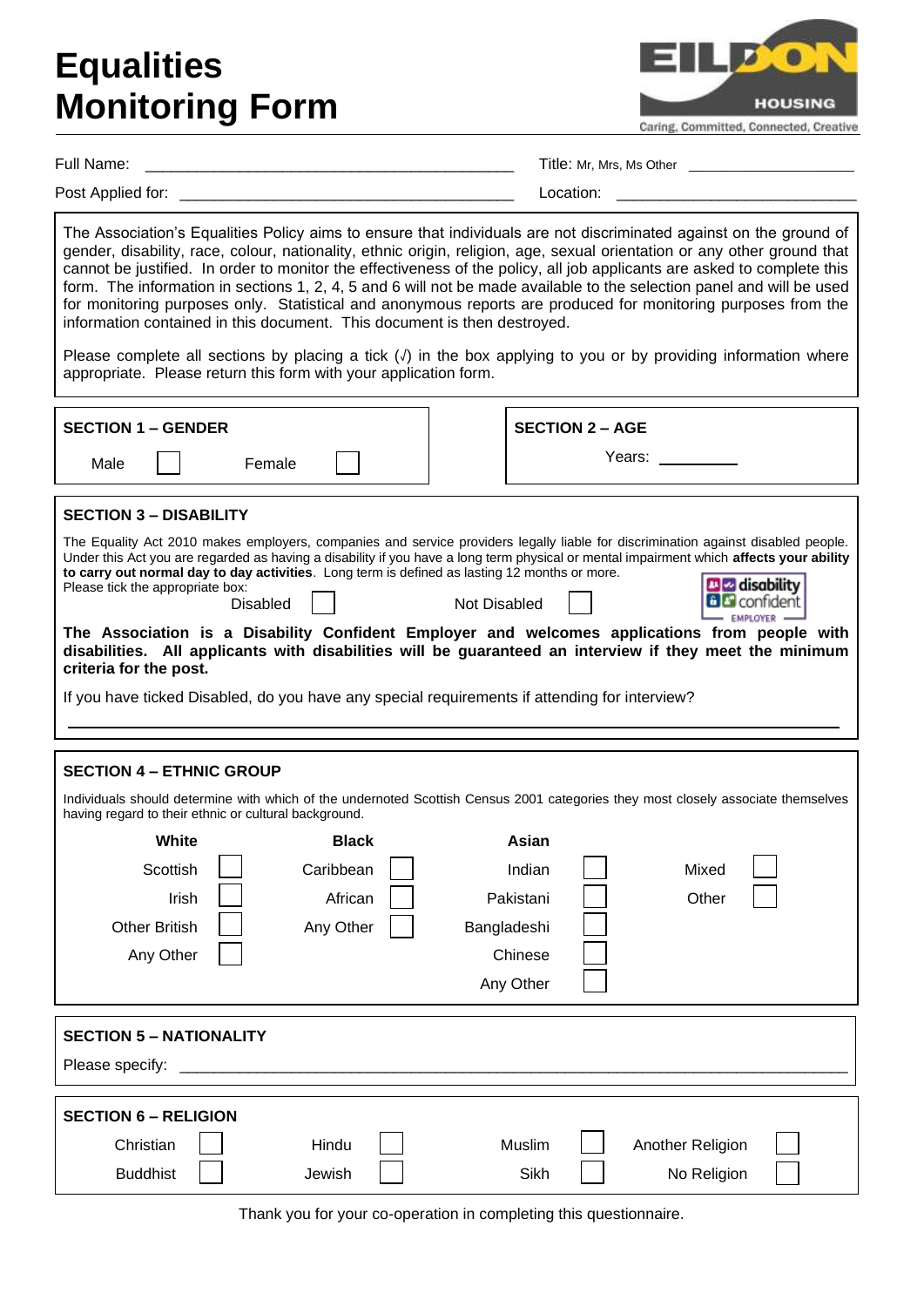## **Rehabilitation of Offenders Act Excepted Post Form**



Post Applied for: **Location:** Location:

The post for which you are applying for is excepted from the provisions of section 4 (2) of the Rehabilitation of Offenders Act 19974 by virtue of the Rehabilitation of Offenders Act 1974 (Exceptions) Order 1975. Applicants are therefore not statutorily entitled to withhold information about convictions which for other purposes are "spent" under the provisions of the Act. Further details are overleaf. **This form needs to be completed and returned with your application.**

| Title (Dr/Mr/Mrs/Miss/Ms):         |      |    |
|------------------------------------|------|----|
| Surname(s):                        |      |    |
| Forename(s):                       |      |    |
| Maiden Name or Other:              |      |    |
| Date of Birth:                     |      |    |
| Occupation:                        |      |    |
| <b>Current Address:</b>            |      |    |
|                                    |      |    |
| Length of time at Current Address: |      |    |
| Previous Address(s):               |      |    |
|                                    | From | To |
|                                    | From | To |
|                                    | From | To |

### **CRIMINAL CONVICTIONS, CHARGES OR PENDING CHARGES**

| Have you ever been convicted of, are you presently charged with, or is a charge pending for any criminal<br>Yes/No<br>offence? |            |                       |          |  |
|--------------------------------------------------------------------------------------------------------------------------------|------------|-----------------------|----------|--|
| Date                                                                                                                           | Offence(s) | Details of Offence(s) | Sentence |  |
|                                                                                                                                |            |                       |          |  |
|                                                                                                                                |            |                       |          |  |
|                                                                                                                                |            |                       |          |  |
|                                                                                                                                |            |                       |          |  |

#### DECLARATION

I understand that in the event of employment, any failure to disclose such convictions could result in dismissal or disciplinary action.

Signed: Date:

This document is retained by the HR section on a confidential basis. The information given by you may be used for statutory purposes under the provisions of the above Act.